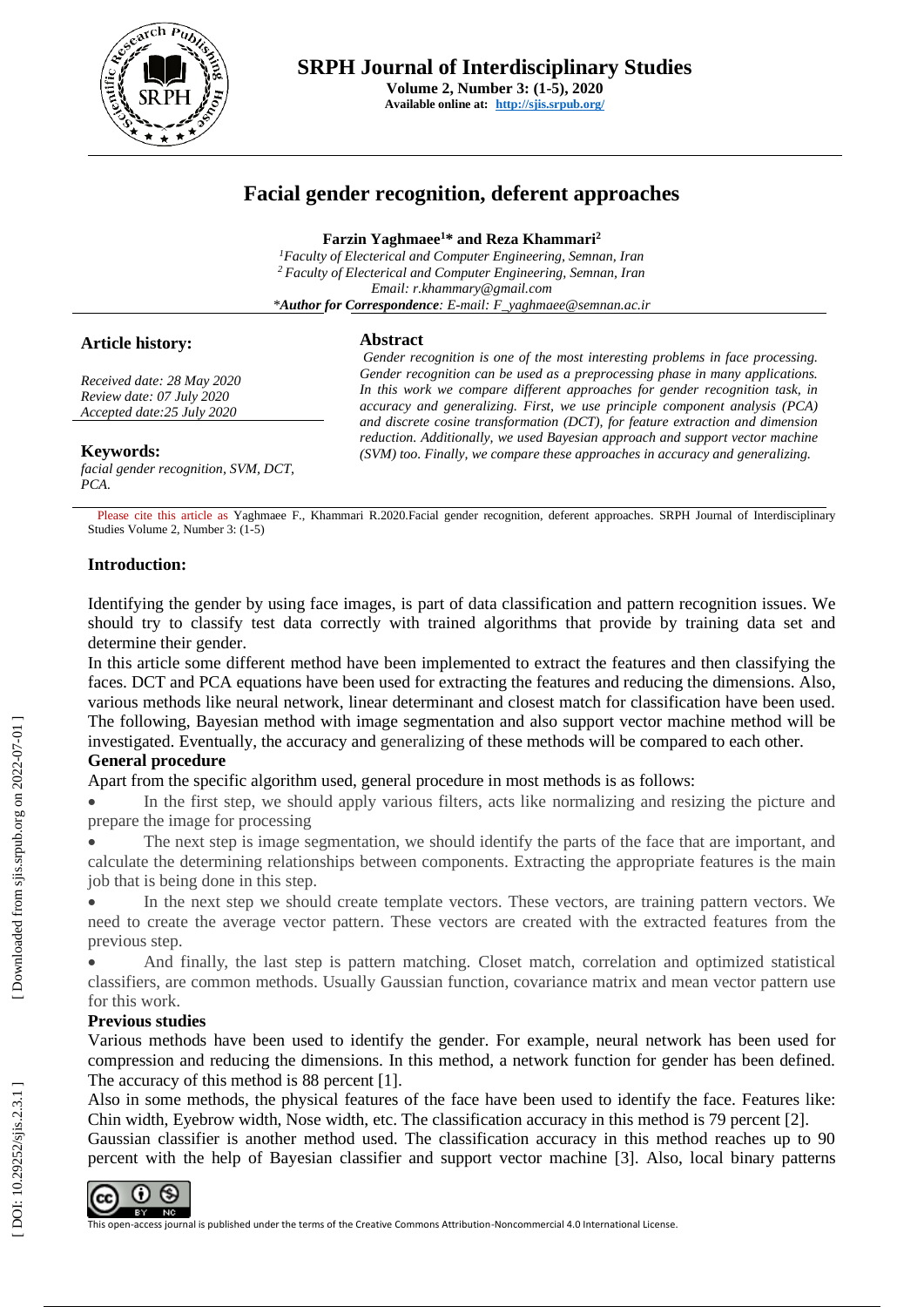histogram, used for the extraction of section and segmentation. The classification accuracy in this method is 96 percent [4] .

Using the certain parts of the face is also effective and the accuracy reaches to 92% [5] . In another method, the Haar Wavelets have been used for reconstruction of facial features and adaboost algorithm has been used for choosing more important features and classification accuracy is 88 percent [6] .

Meanwhile, the use of statistical transformations like PCA and ICA and support vector machine is more common. For example, in one of these methods by applying these two transformations, the classification accuracy reaches up to 90 percent [7] .

#### **Classification**

In order to implement the desired methods, the database of the images of the students of Stanford which includes 200 instances for each men and women, has been used. This collection of images have been used for training and testing. And also, in order to investigate the generalizing, the independent database of FBI that diversely includes 131 images of both men and women has been used.



Figure (1) Stanford student dataset.



Figure (2) FBI faces dataset

## **Using PCA and DCT equations**

In this section, we have used the Eigenfaces method for gender classification. And we used the methods of KCT and DCT for reducing the dimensions and extracting the features and the efficiency of these two methods have been compared to each other and also various classification algorithms have been used [8][9]. Classification algorithms include: neural network, linear discriminant and closest match, that their accuracy for both DCT and PCA have been tested. Also, cross -validation has been used to obtain the expected accuracy and classification accuracy variance [8] [9] .

Figure (3) shows primary eight PCA equations and their Eigenfaces.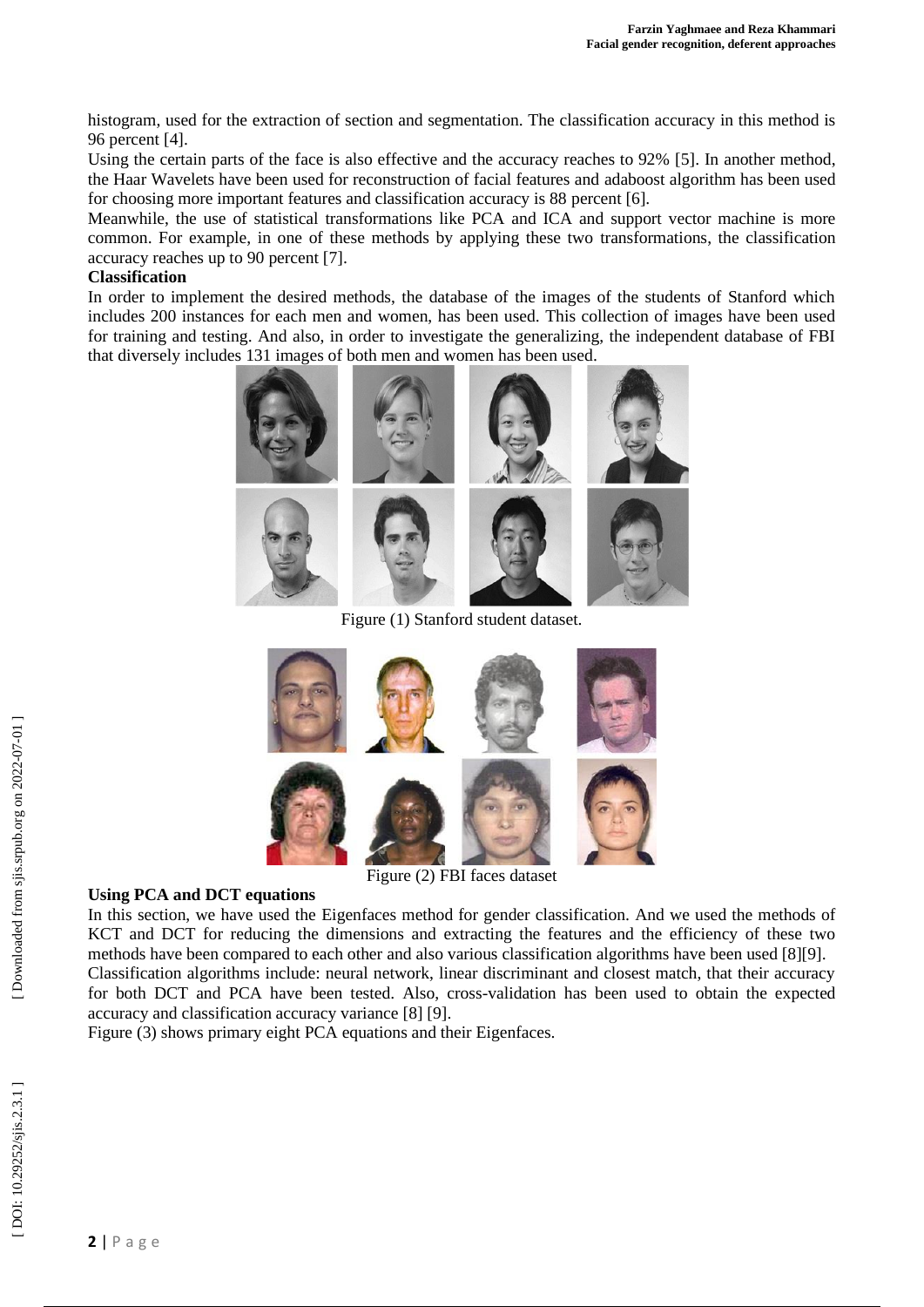

Figure (3) Eigenfaces

## **Linear discriminant**

Classification with linear discriminant methods has a simple idea that in the training step is being used to determine the weight of vectors (x), to solve a linear equation; *X*w=y.

In this equation, X is an  $n \times p$  matrix of basic equations. Each row of X is a viewing with the size of P. For gender classification in each row, entry y is either zero or one (Zero for men and one for women).

### **Closet match**

The one thing about this method is that training data are always being classified correctly. Because this model basically remembers all training vectors and finds the best possible match. This algorithm works with calculating the Euclidean distance between testing face and all pictures of training faces.

## **Neural network**

Another classifier that has been used, is perceptron neural network with Error Back propagation. This neural network has been used with a hidden layer and 70 hidden repeated nodes. Neural network performance is almost equal to the closest match method and it is somewhat better .

In Figure 4 we see that in the PCA equations, linear discriminant has the best performance.



Figure (4) PCA equations classification results

In Figure 5 we see that in the DCT equations, neural network has the best Performance. In the method based on Bayesian framework, the most important issue is Calculation time. This method has higher Calculation time than two previous methods. The amount of accuracy in this method is 90%.



Figure (5) DCT equation classification result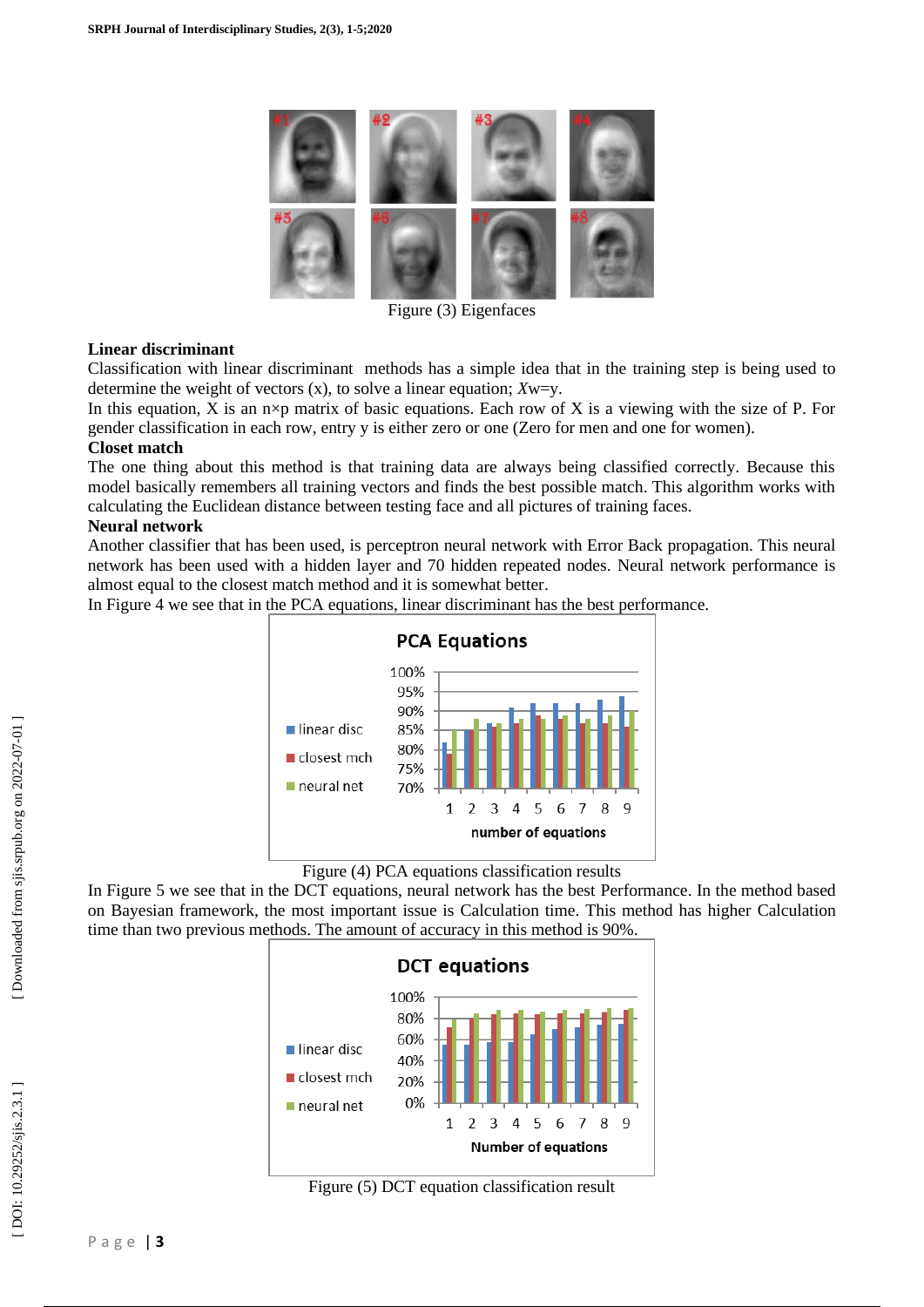Figure 6 show some generalizing cases that classify wrongly with DCT and PCA equation.



Figure (6) mismatch faces in DCT & PCA generalizing **Bayesian method** 

In this method, Images are represented as a regular grid of non -overlapping patches. Each of these patches are being processed separately, and provide independent information on class label. At the core of our algorithm is a predefined library of object instances (face images). The library can be considered as a palette from which image patches can be taken [10] .

Relationships between patches in test image and library patches, are being used to determine the class. Classification accuracy in this method is 90%. And generalizing of this method is 83%.



Figure (7) mismatch faces in Bayesian method generalizing

## **Support vector machine**

In this method, face images have been represented as row vectors. Matrix of these vectors, is given to the support vector machine as input. Also an index of gender images is created, so by using cross-validation functions, test and training instances being selected randomly. And finally, classification accuracy has been investigated.

In this method the database is also Stanford students . We did the test and classification. The results were very significant. The accuracy in this method was between 90 to 95 percent, which is a high accuracy. In most methods based on the support vector, mainly transformations like PCA and ICA have been used [11] . **Conclusion**

The first two methods of extraction; DCT and PCA have a lot of similarities in general procedure s. The first thing that can be said about these two methods is that the Calculation time of PCA equations is much more than DCT. On the other hand, in some classification methods, like linear discriminant, this Calculation time should be accepted. Because accuracy of PCA with less equations is more than DCT.

In the closest match method, again PCA equations present an acceptable accuracy with less equations. Neural network with fewer number of equations in both PCA and DCT methods have considerable efficiency and accuracy.

Selecting Bayesian method or methods based on PCA and DCT equations, depend on our desired accuracy. In the method based on the support vector, the range of classification accuracy was between 90 percent and 95 percent. But generalizing was almost low and was about 70 percent. The method based on Bayesian has a high generalizing while the methods based on DCT and PCA equations by applying either one of